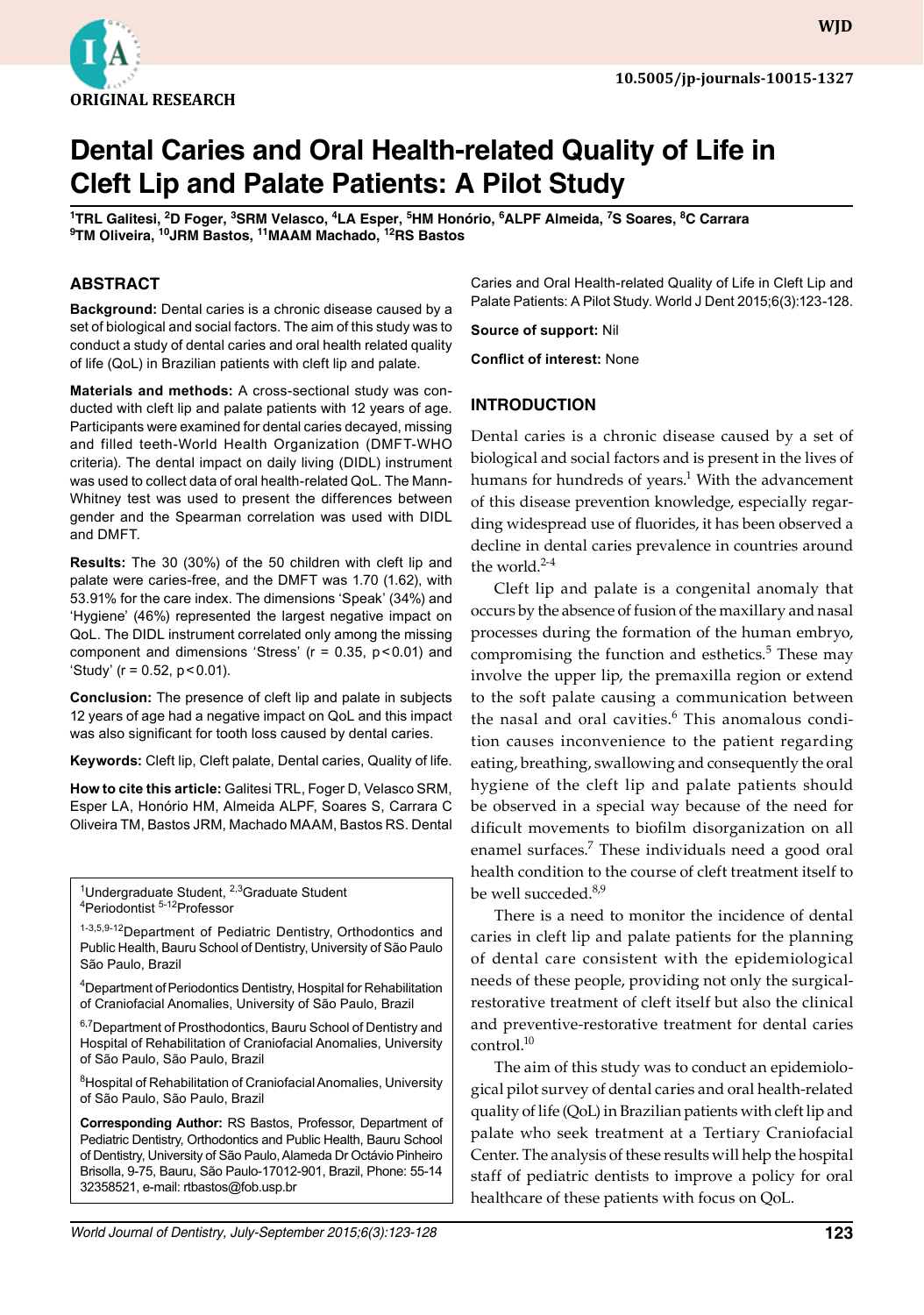## **materials and Methods**

## **Ethical aspects**

This project was submitted to the Ethics Committee on Human Research of a Tertiary Craniofacial Center, and approval for development (Process Platform Brazil 01912712.2.0000.5441), followed requirements and ethical recommendations of the Brazilian legislation.

# **Sample composition**

A pilot cross-sectional observational epidemiological study in 50 patients, as World Health Organization (WHO) recommends, $^{11}$  12 years of age with cleft lip and palate, attended by the Tertiary Craniofacial Center. Participants were examined under codes and WHO criteria for dental caries decayed, missing and filled teeth (DMFT). Children were randomly selected systematically from those who possessed the term of consent signed by their parents.

## **Standardization of Examiner**

Prior to this study, the examiner was calibrated with a standard examiner in order to obtain strong inter-rater agreement (kappa statistics >0.80). For both codes and criteria were discussed with the presence of photographs of clinical cases. Secondly, practical activity of epidemiological examination for dental caries, WHO criteria for testing the methodology was carried out and to check the correlation between the standard examiner and the examiner of this research in two rounds of tests with five research subjects (Kappa statistics >0.80). Epidemiological examinations were performed by a single examiner in the main study. During data collection, 10% of the sample was reexamined for the observation of intra-examiner agreement (kappa statistics >0.80). All examinations were performed after brushing supervised by a research subject, who received guidance regarding their oral health status, treatment needs and preventive aspects related to dental caries. Epidemiological examinations for dental caries under criteria WHO<sup>29</sup> with the assistance of WHO probe and natural light, also known as CPI or ballpoint probe (Trinity, São Paulo, Brazil), and dental plan mirror number 5 (Pharmainox, Cachoeirinha, Rio Grande do Sul, Brazil).

# **Quality of Life Assessment**

The dental impact on daily living  $(DIDL)^{12,13}$  instrument was used to collect data on the state of oral health-related QoL of the volunteers which were considered able to answer for themselves the questions offered. Participants answered questions based on events that occurred in the last 6 months before the epidemiologic exam. This

instrument consists of eight questions divided into eight dimensions: eating, speaking, dental hygiene, resting, smiling, stress, studying, have fun. For each question, the answer was given in Likert scale for frequency (never, rarely, regularly, almost always and always, with values ranging from zero to five, respectively) and severity of dental caries in the influence of specific size (ranging from one to five, with increasing values directly proportional to the intensity of negative impact). In each dimension, the frequency was multiplied by the severity, and the maximum possible score of 25 in each dimension. The formula to be applied to meet the overall value of this instrument is expressed as the sum of each dimension multiplied by 100 and divided by 200 (maximum possible value).

# **Results**

For sample evaluation, the examiner was calibrated with standard examiner, getting 83% of interrater agreement (kappa statistic) for five cases examined. Then children were selected to participate in the study according to the criteria of inclusion and exclusion. During the study, the repetition of tests was performed in 10% of cases, obtaining 98% of intraexaminer agreement (kappa statistics).

The sample of subjects 12 years of age with clefts is shown in Table 1, represented by 50 individuals with cleft lip and palate, 66% males and 44% with unilateral cleft lip were examined (Table 1).

Data regarding the prevalence of dental caries are presented in table 2. The DMFT group was 1.70 and the largest representation was the filled component (DF) with 72.95%, followed by the decayed component (DC) with 23.53%. The caries-free group was represented by 30.30% and the top third of the distribution of the DMFT index (Significance of dental caries—SiC Index) index gained 3.69 average (Table 2).

The psychosocial perception of QoL achieved through the DIDL instrument is presented in Table 3, along with the Cronbach Alpha Coefficient. The dimensions 'Speak' (34%) and 'Hygiene' (46%) represented the largest negative impact reported by the volunteers and the dimensions that caused less negative impact was 'Resting', 'Studying' and 'Having Fun' (Table 3).

**Table 1:** Individuals 12 years of age examined at HRAC-USP, according to sex and types of clefts

|         | Types of clefts* |    |    |   |       |  |
|---------|------------------|----|----|---|-------|--|
| Sex     |                  |    |    |   | Total |  |
| Males   |                  | 8  | 14 |   | 33    |  |
| Females | 5                | າ  | я  |   | 17    |  |
| Total   | 12               | 10 | 22 | r | 50    |  |

\*A: Cleft palate, incomplete; B: Transforamen cleft lip and palate, bilateral complete; C: Cleft lip, unilateral complete; D: Cleft lip, bilateral incomplete

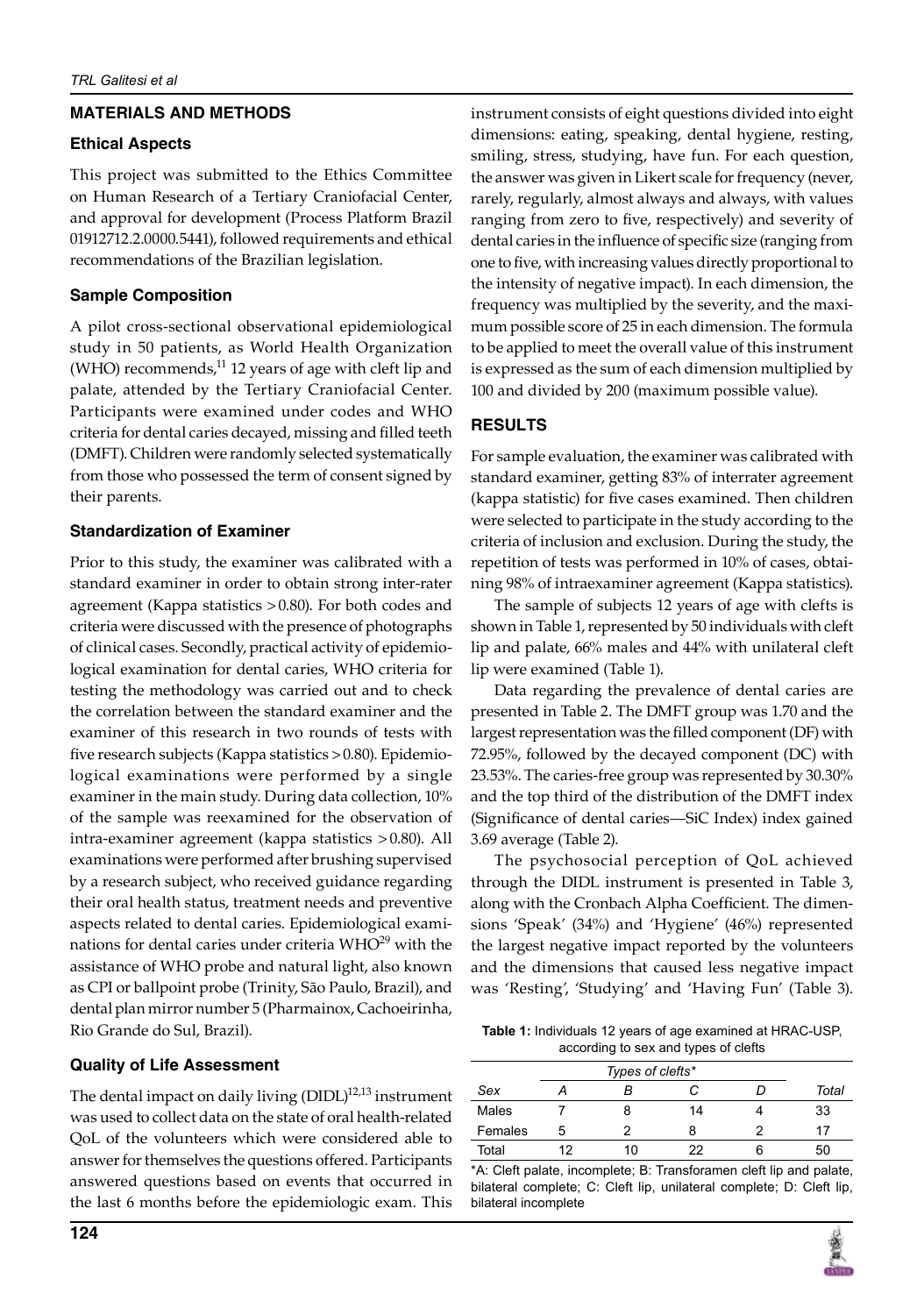*Dental Caries and Oral Health-related Quality of Life in Cleft Lip and Palate Patients: A Pilot Study*

| <b>Table 2:</b> Decayed, missing and filled teeth index and its components* in children 12 years of age with clefts |            |            |            |            |            |             |            |            |
|---------------------------------------------------------------------------------------------------------------------|------------|------------|------------|------------|------------|-------------|------------|------------|
| Sex                                                                                                                 | DC         | DF         | DFC        | DM         | DMFT       | Caries free | Care index | SiC index  |
| Males                                                                                                               | 0.36(0.90) | 1.03(1.26) | 0.03(0.17) | 0.00(0.00) | 1.42(1.35) | 10 (30.30%) | 50.42%     | 3.10(0.88) |
| Females                                                                                                             | 0.47(1.07) | 1.65(1.69) | 0.00(0.00) | 0.12(0.49) | 2.24(1.99) | 3(17.65%)   | 60.78%     | 4.80(1.10) |
| Total                                                                                                               | 0.40(0.95) | 1.24(1.44) | 0.02(0.14) | 0.04(0.28) | 1.70(1.62) | 13 (26.00%) | 53.91%     | 3.69(1.14) |
| $p^{**}$                                                                                                            | > 0.05     |            |            |            |            |             |            | 0.02       |

\*DC: decayed component; DF: filled component; DFC: filled and decayed component; DM: missing component; \*\*Mann-Whitney test

**Table 3:** Oral health-related quality of life in children 12 years of age with clefts by size, according to DIDL instrument

|                                       |                | Eating     | Speaking   | Hygiene    | Resting    | <b>Smiling</b> | <b>Stress</b> | Studying   | Having fun |
|---------------------------------------|----------------|------------|------------|------------|------------|----------------|---------------|------------|------------|
|                                       | n (%)          | 8 (16.00)  | 17 (34.00) | 23 (46.00) | 4(8.00)    | 14 (28.00)     | 9(18.00)      | 4(8.00)    | 4(8.00)    |
| Frequency                             | 0              | 84.00      | 66.00      | 54.00      | 92.00      | 72.00          | 82.00         | 92.00      | 92.00      |
|                                       |                | 4.00       | 6.00       | 8.00       | 2.00       | 6.00           | 4.00          | 4.00       | 4.00       |
|                                       | 2              | 4.00       | 20.00      | 22.00      | 0.00       | 4.00           | 6.00          | 0.00       | 0.00       |
|                                       | 3              | 2.00       | 2.00       | 8.00       | 0.00       | 6.00           | 6.00          | 2.00       | 0.00       |
|                                       | 4              | 4.00       | 4.00       | 8.00       | 6.00       | 10.00          | 2.00          | 0.00       | 4.00       |
|                                       | 5              | 2.00       | 2.00       | 0.00       | 0.00       | 2.00           | 0.00          | 2.00       | 0.00       |
| Intensity                             | 0              | 84.00      | 66.00      | 54.00      | 92.00      | 72.00          | 82.00         | 92.00      | 92.00      |
|                                       |                | 8.00       | 12.00      | 14.00      | 4.00       | 8.00           | 2.00          | 2.00       | 6.00       |
|                                       | $\overline{2}$ | 2.00       | 16.00      | 16.00      | 0.00       | 10.00          | 6.00          | 2.00       | 0.00       |
|                                       | 3              | 0.00       | 2.00       | 2.00       | 0.00       | 4.00           | 2.00          | 2.00       | 0.00       |
|                                       | 4              | 4.00       | 2.00       | 6.00       | 2.00       | 4.00           | 2.00          | 0.00       | 0.00       |
|                                       | 5              | 2.00       | 2.00       | 8.00       | 2.00       | 2.00           | 6.00          | 2.00       | 2.00       |
| DIDL (average;<br>standard deviation) |                | 1.20(3.95) | 1.70(3.61) | 3.16(5.36) | 0.82(3.61) | 2.16(4.72)     | 1.52(4.16)    | 0.70(3.63) | 0.52(2.87) |
| Cronbach's alpha                      |                | 0.89       | 0.88       | 0.88       | 0.89       | 0.89           | 0.90          | 0.91       | 0.88       |

The correlation of Spearman between the DMFT index, its components and the instrument for assessing the QoL related to oral health DIDL was statistically significant among the missing component (DM) and the dimensions 'Stress' ( $r = 0.35$ ,  $p < 0.01$ ), and 'Study' ( $r = 0.52$ ,  $p < 0.01$ ).

# **Discussion**

The concept of epidemiology as the population research in view of the frequency and distribution of diseases and health problems and its biological and social determinants of health-related factors. Based on epidemiological findings becomes possible, therefore, to plan actions in order to prevent and control health problems of population groups. Dental caries has been tackled under this epidemiological concept, however, is still a major public health problem and an important threat to the oral health of populations.<sup>14</sup>

Dental caries is still a disease of high importance in the population, $14$  despite the decline in incidence in recent decades.15 The prevalence of this disease in patients with cleft lip and palate has been presented with higher severity in several studies in Brazil and elsewhere, $^{16}$  as observed at Vietnam<sup>17</sup> and Poland and Germany.<sup>18</sup>

The prevalence of caries in patients with cleft lip and palate was studied in Vietnamese children in 2004.17 At the South, 154 hospitalized children were

*World Journal of Dentistry, July-September 2015;6(3):123-128* **125**

examined in five different cities. The prevalence of dental caries observed, based on DMFT (WHO criteria) in 11 to 13 years children was 2.97, and 14 to 16 years was 4.93, all with cleft lip, palate or both. It was concluded that carriers this congenital anomaly in Vietnam children had high prevalence of dental caries and that special attention to oral health of these individuals is a necessity. Also, in 2007, with the aim of evaluating and comparing the status and the level of oral Poles and Germans with cleft lip and palate in Lodz and Erlangen for better planning of health actions in these patients a survey of dental caries was performed. Two groups were determined, 37 Poles and 63 Germans in 2004 and 2005, and it was concluded that in both populations studied the tooth decay was much higher than in the general population and significantly higher among Poles than Germans with cleft lip and palate. Programs to promote the oral health of these children were recommended, especially with the aim of controlling biofilm notably in the early ages of their lifes.<sup>18</sup>

In this research, this concept was not sheltered, it was observed that the severity of dental caries (1.70) was lower than the Brazilian national average (DMFT = 2.07), however, compatible with the average in the southeast region (DMFT =  $1.72$ ),<sup>19</sup> the Brazilian region in which the Tertiary Craniofacial Center is located, it seems that the efforts to control dental caries among cleft lip and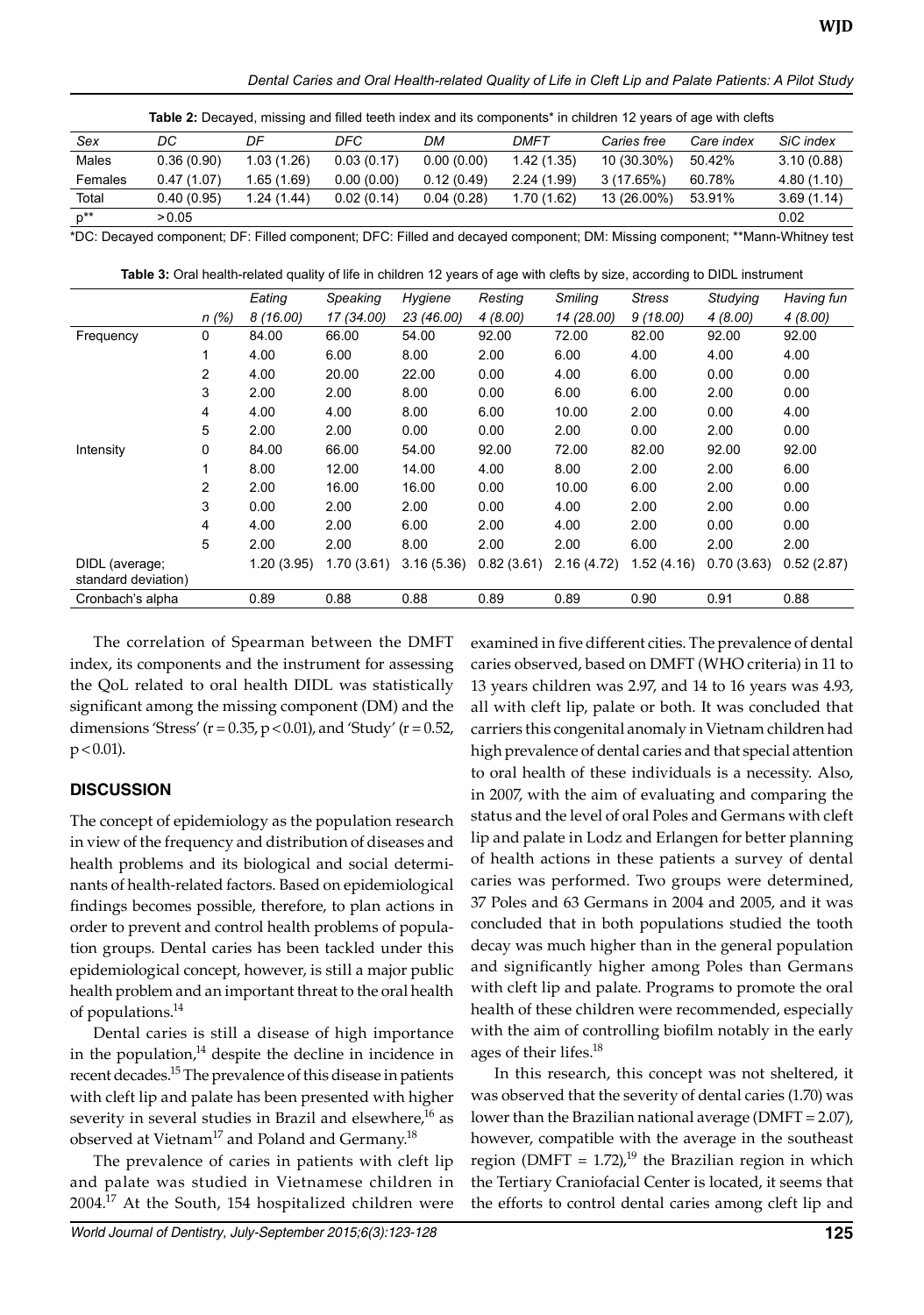palate patients at Tertiary Craniofacial Center are resulting. Nevertheless, the caries prevalence observed was capable of causing negative impact on QoL, especially in the dimensions stress ( $r = 0.35$ ,  $p < 0.01$ ) and studying  $(r = 0.52, p < 0.01)$ .

The decline in dental caries is well documented now through epidemiological studies based in Brazil and much of the world in recent decades and this decline has been presented with some reasons for the general population.<sup>20</sup> In Brazil, the availability and consumption by populations of fluoride added to drinking water is one of these factors, which began in 1953 in the city of Baixo Guandu, state of Espírito Santo. Only in 1974 this method of preventing mass became a federal law  $(6050/1974).$ <sup>21</sup> In 1989, the decree number<sup>22</sup> of the Ministry of Health established rules for the first time for the addition of fluoride to toothpaste to be made available to the Brazilian domestic market.<sup>22</sup> Until today, there is no obligation on the addition of this chemical element, however, when added must follow a legal prescription of a minimum concentration from 1100 to 1500 mg/liter, at the time under the condition of being a ionically free or ionized. The mandatory solubility ended in 1994.<sup>23</sup>

Four national surveys of dental caries index for age 12 years were held in Brazil, under the coordination of the Ministry of Health. The first in  $1986<sup>24</sup>$  the second in 1996, $^6$  and 2003<sup>7</sup> for the latest in 2010.<sup>19,25</sup> The DMFT shown, respectively, in 1986 was 6.7, followed by 3.1 and 2.8. In the last survey, the severity of decay assessed by DMFT for this same age was 2.1. The observed decline was 69.12% in 24 years. Also for this decline, besides the use of fluoride by water and toothpastes, the decentralization of the Brazilian health system causing improvement in oral health through prevention programs that started to focus their actions on social determinants. Individuals free of caries increased from 3.7% for a prevalence of 31.1% in the country in 2003. in 2010, data released by the Ministry of Health reported an increase to 44% in disease-free.

Clefts can be classified according to the anatomical involvement in cleft lip, complete cleft lip and palate, cleft palate and rare cleft face.<sup>26</sup> In this study, cleft lip and palate were present and considered together, as done in other studies.<sup>4,17</sup> However, the ideal would be to collect data from patients with different types of clefts but the difficulty in accessing each case within the hospital where the primary interest of patients is related to their treatment led the authors to choose the methodology presented here. Also, socioeconomic status was not collected and may interfere in dental caries incidence, as well as the exposure to public water supply, nevertheless the Oral and Maxillofacial Surgery Hospital of the

University of Damascus in Siria<sup>8</sup> conducted a comparative study between siblings with and without cleft palate in a total of 106 study subjects aged between 12 and 29 years. Epidemiological investigations with the DMF index in both groups were performed, and a statistically significant association was found between cleft lip and palate and dental caries ( $p < 0.001$ ) and that cleft lip and palate patients was susceptible to tooth decay regardless of socioeconomic level they belonged to.

The present study demonstrated good internal validity once held the single examiner calibration prior to the data collection of the study with a standard examiner (Kappa>0.80), and the DIDL instrument presented relyable Cronbach alpha for each dimension. During the data colection, the repetition of epidemiologic examination each five cases (Kappa = 0.98) were performed. Obtained good agreement intraexaminer throughout the study. As for the potential of generalization is important to note carefully the data presented because the subjects were seeking treatment at HRAC/USP, nevertheless it must be considered the shortage of cases and the difficulty of access to them once they are present at the hospital with the aim to follow-up their regular treatment. For this reason, it was chosen to follow the indication of sample recommended by WHO in 1997 with 50 research subjects.<sup>11</sup> Another important aspect relates to the tendency of the cleft lip and palate patients who has higher caries prevalence indicators in females ( $p < 0.05$ ).

The differences between the sexes were significant, the data collected showed a higher incidence of dental caries in women with cleft to 12 years and that this group gets larger clinical care with higher representation of DMFT ( $p < 0.05$ ) in the teeth components filled (DF/1.65, 1.69) and missing (DM/0.12, 0.49) with higher prevalence in decay component (DC/0.47, 1.07), a lower percentage of caries-free (17.65%) and SiC index higher ( $p$  < 0.02). This trend is commonly observed at other studies.<sup>18,22,23,34</sup>

Regarding oral health-related QoL, the more prevalent in the dimensions hygiene (46.00%), speech (34.00%) and smiling (28.00%), and highest impact DIDL for these same dimensions different order, i.e. respectively the following intensities (3.16, 5.36/1.70, 3.61/2.16, 4.72), which demonstrates the clear need to intensify education about criteria for oral hygiene, the care in speech and orofacial attention to esthetics. Although these were the highest observed effects, the second indicator used DIDL all dimensions had become prevalent. These impacts are related to psychosocial perception of oral health-related QoL, it included tooth decay as well as the cleft lip and palate condition.

The correlation between the DMFT and its components with IODD presented different results between the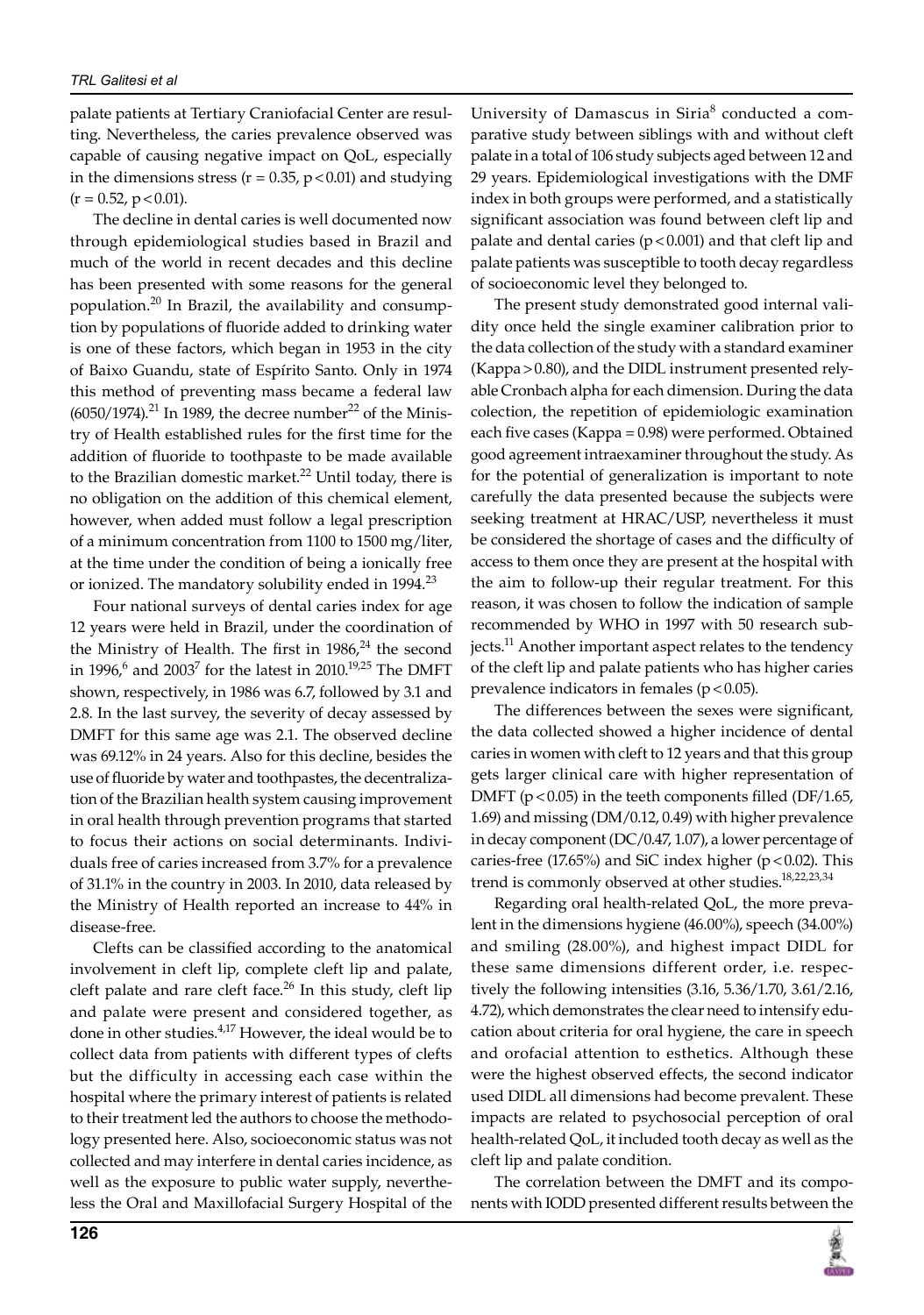sexes, and the stress dimensions and the act of studying statistically significant with the lost tooth dimension (SD) for all group. Interestingly, the correlation was directly proportional and moderate intensity for females because there were not registered missing teeth in the male group. This fact corroborates the idea that tooth decay caused higher negative impact on QoL of women in this group and, therefore, the seek more intensely for dental care demonstrated by the Care Index.

Epidemiological studies have shown higher prevalence of dental caries in patients with cleft lip and palate, 8,22,23 which was not demonstrated in the study presented here. For this reason, it is suggested to continue this line of research to investigate what are the objective of health promotion activities relating to education and prevention of dental caries, especially on tackling the social determinants of health/disease, because it have caused higher control of dental caries among cleft patients, $26-30$  along with the dental caries decline shown in the last Brazilian dental caries surveys.

## **Conclusion**

The presence of cleft lip and palate in subjects 12 years of age had a negative impact on QoL and this impact was also significant for those who had tooth loss caused by dental caries. The use of strategies in health education is suggested to promote oral hygiene quality with fluoridated toothpaste, as well as new studies relating the prevalence of cleft lip and palate, dental caries and QoL.

#### **References**

- 1. Meng Y, Zhang H-Q, Pan F, He Z-D, Shao J-L, Ding Y. Prevalence of dental caries and tooth wear in a Neolithic population (6700–5600 years BP) from northern China. Archives of Oral Biol 2011 Nov;56(11):1424-1435.
- 2. Bánóczy J, Marthaler TM. History of fluoride prevention: successes and problems (literature review). Fogorv Sz 2004 Feb;97(1):3-10.
- 3. Marthaler TM. Changes in dental caries 1953-2003. Caries Res 2004 May-Jun;38(3):173-181.
- 4. Lauris JRP, Bastos RS, Bastos JRM. Decline in dental caries among 12-year-old children in Brazil, 1980-2005. Int Dental J 2012;62(6):308-314.
- 5. Mastroiacovo P, Maraschini A, Leoncini E, Mosscy P, Bower C, Castilla EE, et al. Prevalence at birth of cleft lip with or without cleft palate: data from the international perinatal database of typical oral clefts (IPDTOC). Cleft Palate-Craniofac J 2011 Jan;48(1):66-81.
- 6. Zandi M, Heidari A. An epidemiologic study of orofacial clefts in hamedan city, iran: a 15-year study. Cleft Palate-Craniofac J 2011 Jul;48(4):483-489.
- 7. Hazza'a AM, Rawashdeh MA, Al-Nimri K, Al Habashneh R. Dental and oral hygiene status in Jordanian children with cleft lip and palate: a comparison between unilateral and bilateral clefts. Int J Dent Hygiene 2011 Feb;9(1):30-36.
- 8. Al-Dajani M. Comparison of dental caries prevalence in patients with cleft lip and/or palate and their sibling controls. Cleft Palate-Craniofac J 2009 Sep;46(5):529-531.
- 9. Hassloef P, Twetman S. Caries prevalence in children with cleft lip and palate—a systematic review of case-control studies. Int J Paediat Dentist 2007 Sep;17(5):313-319.
- 10. Fejerskov O; Nyvad B; Kidd E. Dental caries: the disease and its clinical management. Hoboken: Wiley-Blackwell; 2015.
- 11. WHO. Oral health surveys: basic methods. Geneva: ORH/ EPID; 1997.
- 12. Leao A, Sheiham A. The development of a socio-dental measure of dental impacts on daily living. Community Dent Health 1996 Mar;13(1):22-26.
- 13. Sheiham A, Tsakos G. Avaliando necessidades através da abordagem sócio-odontológica. Saúde bucal coletiva. 5ª edição ed. São Paulo: Editora Santos; 2008.
- 14. Marcenes W, Kasebaum NJ, Bernabé E, Flaxman A, Naghavi M, Lopez A, et al. Global burden of oral conditions in 1990-2010: a systematic analysis. J Dent Res 2013 Jul;92(7):592-597.
- 15. Tannure PN, Costa MeC, Küchler EC, Romanos HF, Granjeiro JM, Vieira AR. Caries experience in individuals with cleft lip and palate. Pediatr Dent 2012 Mar-Apr;34(2):127-131.
- 16. Besseling S, Dubois L. The prevalence of caries in children with a cleft lip and/or palate in southern Vietnam. Cleft Palate-Craniofac J 2004 Nov;41(6):629-632.
- 17. Stec-Slonicz M, Szczepanska J, Hirschfelder U. Comparison of caries prevalence in two populations of cleft patients. Cleft Palate-Craniofac J 2007 Sep;44(5):532-537.
- 18. Brasil. Ministério da Saúde. Secretaria de Atenção à Saúde. Secretaria de Vigilância em Saúde. SB Brasil 2010: pesquisa nacional de saúde bucal: resultados principais. Brasília: Ministério da Saúde; 2012.
- 19. Brasil. Lei Federal nº 6050, de 24 de maio de 1974. Dispõe sobre a obrigatoriedade da fluoretação das águas em sistema de abastecimento.: Diário Oficial da União; 19.
- 20. Brasil. Ministério da Saúde. Secretaria Nacional de Vigilância Sanitária. Portaria nº 22, de 20 de dezembro de 1989. In: União DOd, editor. Brasília 1989. p. 241.
- 21. Brasil. Ministério da Saúde. Secretaria Nacional de Vigilância Sanitária. Portaria n.º 108, de 26 de setembro de 1994. Brasília: Diário Oficial da União; 1994. p. 14704.
- 22. Brasil. Ministério da Saúde. Secretaria Nacional de Programas Especiais de Saúde. Divisão Nacional de Saúde Bucal. Fundação de Serviços de Saúde Pública. Levantamento epidemiológico em saúde bucal: Brasil, zona urbana 1986. Brasília: Ministério da Saúde; 1988.
- 23. Brasil. Ministério da Saúde. Datasus. Epidemiologic survey in oral health 1996, dental caries. Cited 08 jul 2005. Available at: http://dtr2004.saude.gov.br/dab/saudebucal/banco\_dados.php.
- 24. Brasil. Ministério da Saúde. Secretaria de Atenção à Saúde. Departamento de Atenção Básica. Coordenação Nacional de Atenção à Saúde Bucal. Projeto SB Brasil 2003: condições de saúde bucal da população brasileira 2002-2003: resultados principais. Brasília: Ministério da Saúde; 2004.
- 25. Roncalli AG. The SB brasil 2010 project: a key strategy for developing an oral health surveillance model. Reports in Public Health 2010 Mar;26(3):429, 8.
- 26. Freitas JAS, Neves LT, Almeida ALPF, Garib DG, Trindade-Suedam IK, Yaedú RYF, et al. Rehabilitative treatment of cleft lip and palate: experience of the Hospital of Reahabilitation of Craniofacial Anomalies/USP (HRAC/USP)-Part 1: overall aspects. J Appl Oral Sci 2012;20(1):9-15.